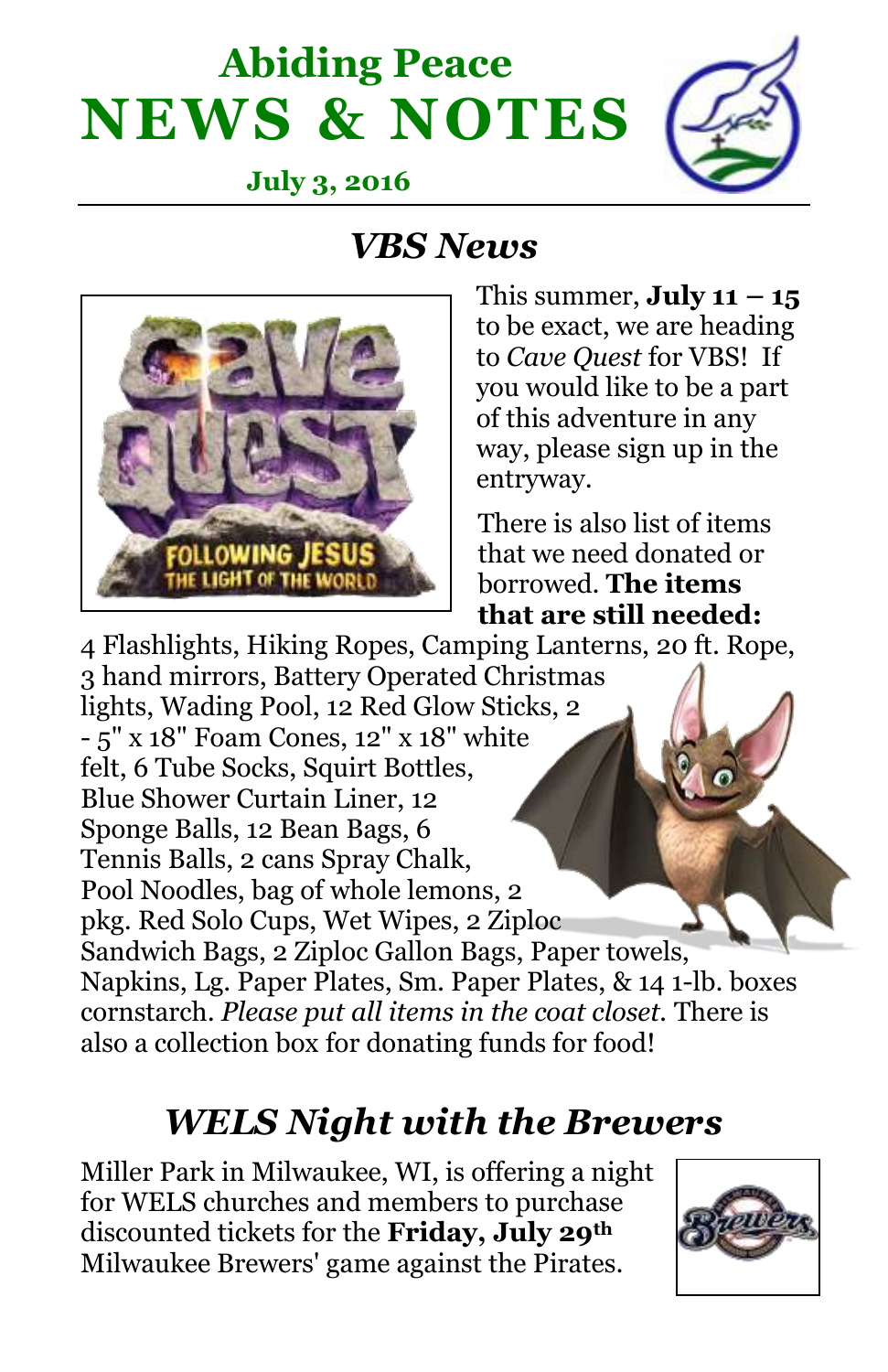### *Birthday and Anniversary Greetings*



This week, birthday greetings go to Marie Bernthal (July 1), Peyton Kelly (July 3), and Sam Kalenowski (July 6).

Anniversary best wishes go to Dave & Bev Frick (July 3). Happy days are wished to all!

### *4th of July Parade Request*

It's that time of year again...July 4th! Dan & Joy Symonds would like to invite all members of the congregation to attend their 3rd annual BBQ at 1:00 p.m. at Symonds-Madison Funeral Home, 305 Park Street, Elgin. Please send the Symonds an email at [joy@symondsmadison.com](mailto:joy@symondsmadison.com) or call

734-837-4908 if you plan to attend.

They are also recruiting volunteers to ride and walk alongside their float in the Elgin July 4th Parade. The theme of the Elgin parade is "Go for the Gold," in a nod to the Summer Olympics. The Symonds-Madison



float is Going Greek, to represent the very first Olympics.



They will be lining up for the parade on Brook Street, between Lincoln and Slade, at 8:30 a.m. The parade kicks off at 9:00 a.m., and the float is toward the front of the line-up this year.

**If you want to join us in the parade, please let Joy Symonds know because she is putting together simple toga costumes for our walkers to wear.**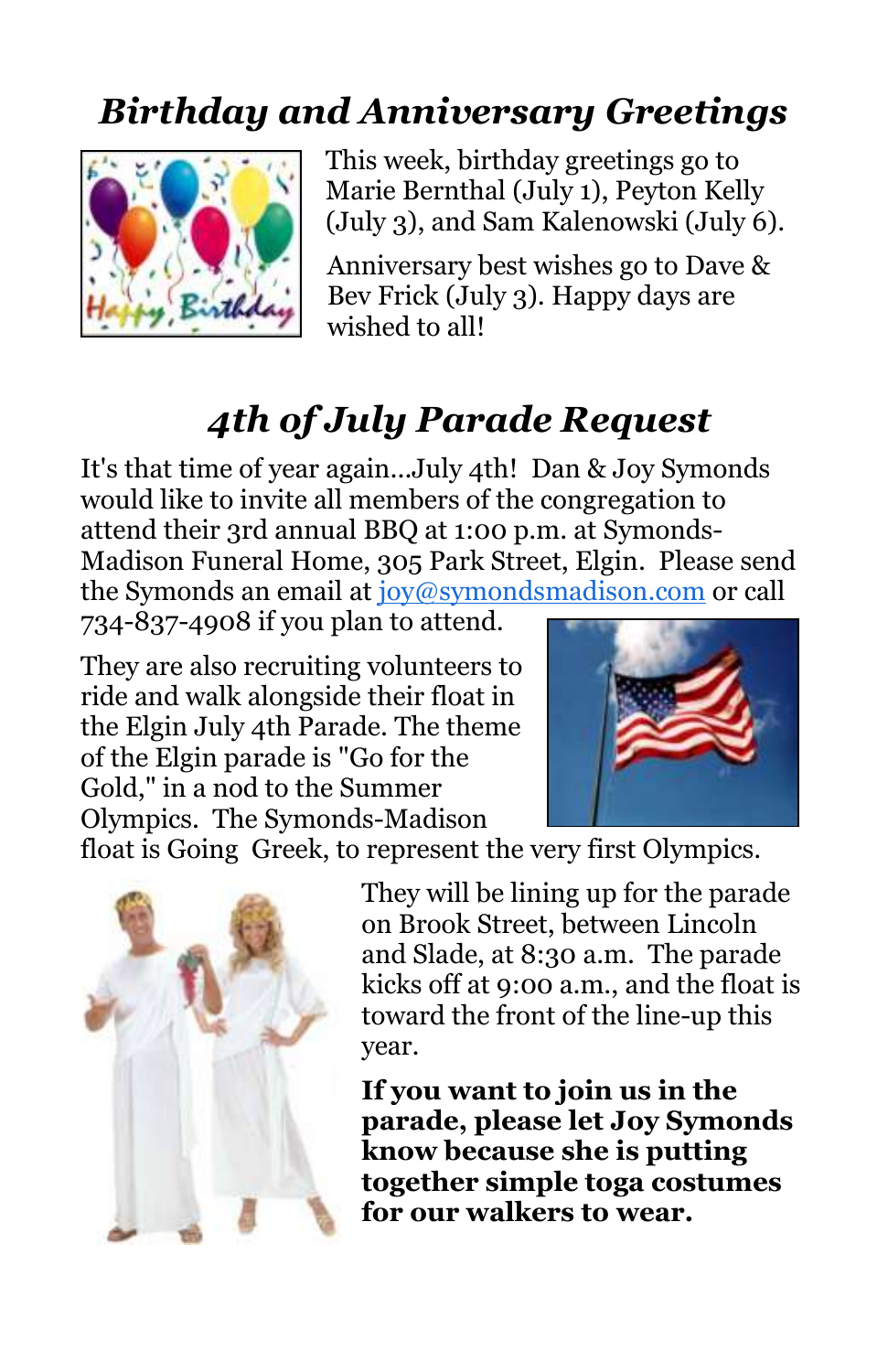#### *Congregational Picnic*



Who doesn't like a picnic? Take some time to join in fellowship on **Sunday, July 17th**, @ 11:15 a.m. for our annual Congregational Picnic. There will be food, games, and fun for the whole family. Please sign up in the entryway so we know how much meat to provide.

Feel free to invite friends and neighbors!

### *Opportunity to Give Back*

If you shop at Amazon, we have an opportunity to have a percentage of your purchase benefit Abiding Peace. Simply list Abiding Peace in your account profile as the charity of choice. amaz

# **Welcome to AmazonSmile!**

Thank you for supporting **Abiding Peace Lutheran Church**.

**NOTE: always start at [smile.amazon.com](https://www.amazon.com/gp/f.html?C=BKM94FC3JWEU&K=A5TAPNUAEPVWF&R=2M9OK2XTYWFK6&T=C&U=http%3A%2F%2Fsmile.amazon.com%2Fref%3Dpe_830720_136174660_smi_em_we2_l1_smi&A=OTQ94Q0VRLAFWCOF0GI2ZOLCQAOA&H=IBTZAHKHENIF15L9AGMTR0AKF80A&ref_=pe_830720_136174660_smi_em_we2_l1_smi)** and Amazon will donate 0.5% of the price of

your eligible AmazonSmile purchases.

## http://smile.amazon.com